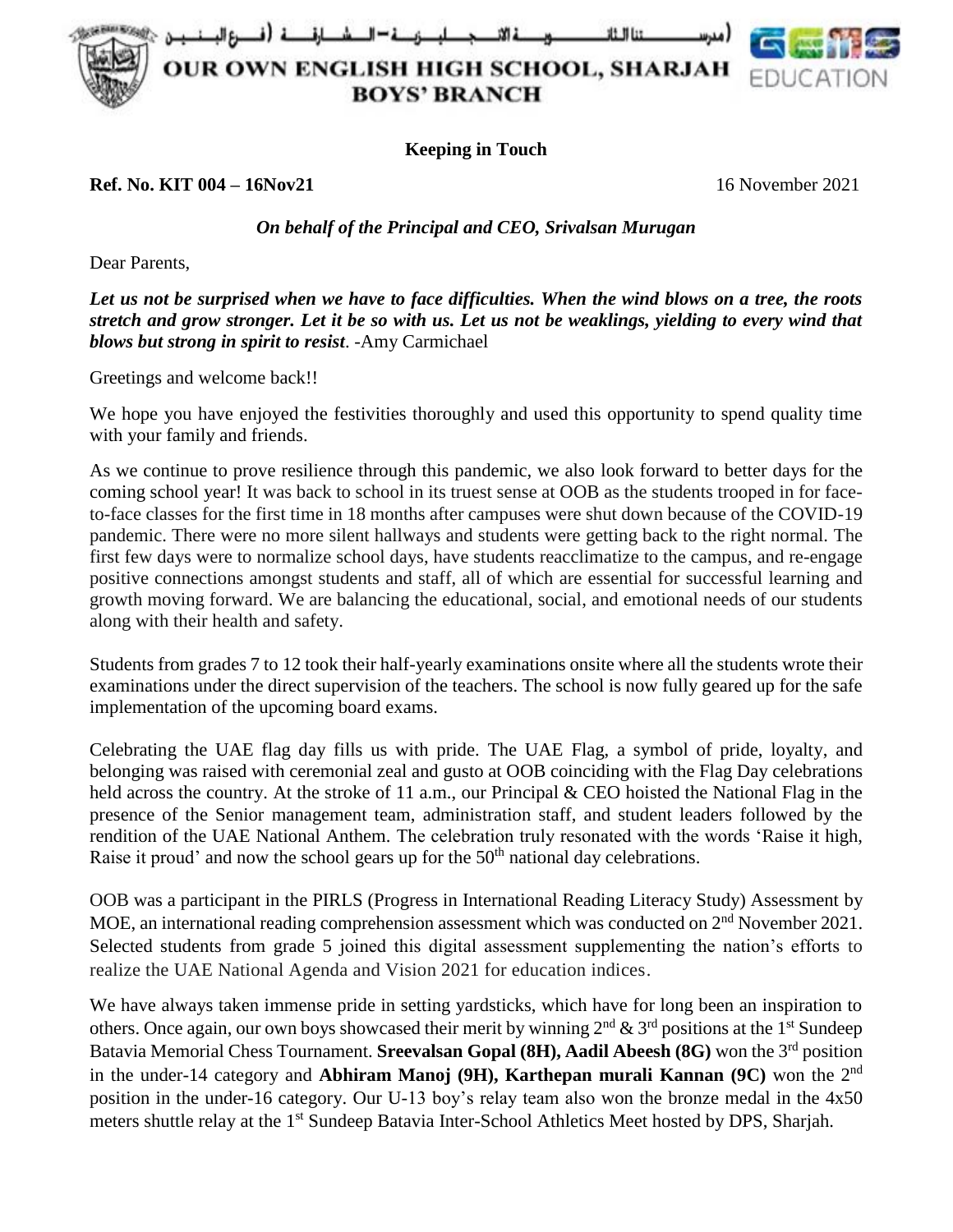Post pandemic our prowess in the sporting arena was further enhanced when our own basketball team came back with the runner-up trophy in the  $15<sup>th</sup>$  Sundeep Batavia memorial inter-school basketball tournament 2021-22 organized by DPS Sharjah. Coach Mr. Joe Paul and assistant coach Ayaan, a former head boy and currently an Intern with us, deserve full credit for training our boys.

Our biggest achievement is our students; they are unique, have purpose, and are optimistic. We congratulate our quiz team members **Benson Binoy (12 C) and Pranav Rajesh Chilamban (11B**) who clinched the First Runners Up position in the Qrious Inter School Quiz Competition organized by Abu Dhabi Indian School Branch 1– Al Wathba on  $30<sup>th</sup>$  October, 2021. The ebullient quiz team comprising **Adithya Anush (7 G), Amarnath Sreevalsan (6 E), Mohammad Ayan Ashraf (5 D)** won the First Runners up title in the Bhavans International Quiz Competition on 30<sup>th</sup> October, 2021. Their efforts earned them USD 750. The euphoria following their result is indescribable.

25<sup>th</sup> October gave the Kindergarteners a chance to observe 'International Artists' Day', a day to acknowledge and celebrate the artist in each one of them. They expressed their emotions through dance, song, drawing, and painting, showcasing how each one of them has an artist hidden within them.

2,700,000 students, 146 countries, 1 mission – Climate Action! Facilitated by the SDG Ambassador, Ms. Anjana Menon, participated in #THECLIMATEACTIONPROJECT where the classrooms in the Primary dept explored the causes and effects of climate change to develop the solutions and act upon the same. Congratulations to **Advay Sumit (1B)** for being titled as 'Grand Master' in India and Asia book of records; the fastest to identify 100 species of dinosaurs. Muhammad **Ahyaan (3C)** made us all proud for being featured in the India Book of Records, titled 'Appreciation' in the upcoming edition, for doing roller skating and making a 149 cm tall tower!

**Amarnath Sreevalsan of Gr 6E** carried out a breast cancer awareness campaign that urged his peers to utilize their pester power to raise awareness about self-examination and professional (medical) examination among their moms. We also congratulate **Anish Jena (6C)** for receiving a certificate of achievement for competing in the Grand finale of Mental Math Asia Cup 2021.

Pink October, a Breast Cancer Awareness Month is an annual international health campaign organized every October to increase awareness of the disease. To commemorate this month an awareness program was arranged at our campus for all female staff. Dr. Julide Sagirolu and her team- from NMC Royal Hospital Sharjah gave a presentation on the significance of regular screening followed by a general health check-up.

At SCOPE-2021 – School Conference of Parties Expo, hosted by GEMS Legacy school, held virtually between 26<sup>th</sup> – 28<sup>th</sup> October 2021, Samford **Sebin (8A), Sarang Verma (6H), and Sreehari Nair (8A)** won the 1<sup>st</sup> Runner-Up position. **Abhiram Sunitha Binu (7G)** participated in the mangrove beach cleanup organized by Ahlanwasahlan. **Ashwin Krishna (8F)** has been shortlisted for the 2nd round of the Read India Conference. The short story written by **Abel Reji (7B)** has been shortlisted for Cycle 3 of Voice of Future Generation, Emirates Literature Festival. As much we are proud of our students, our teachers also don't fall short of amazing us.

Ms. Annamma Lucy won a Certificate of Participation from the Special Olympics Team, UAE for having participated in the Special Olympics Third Basketball 3x3 Tournament.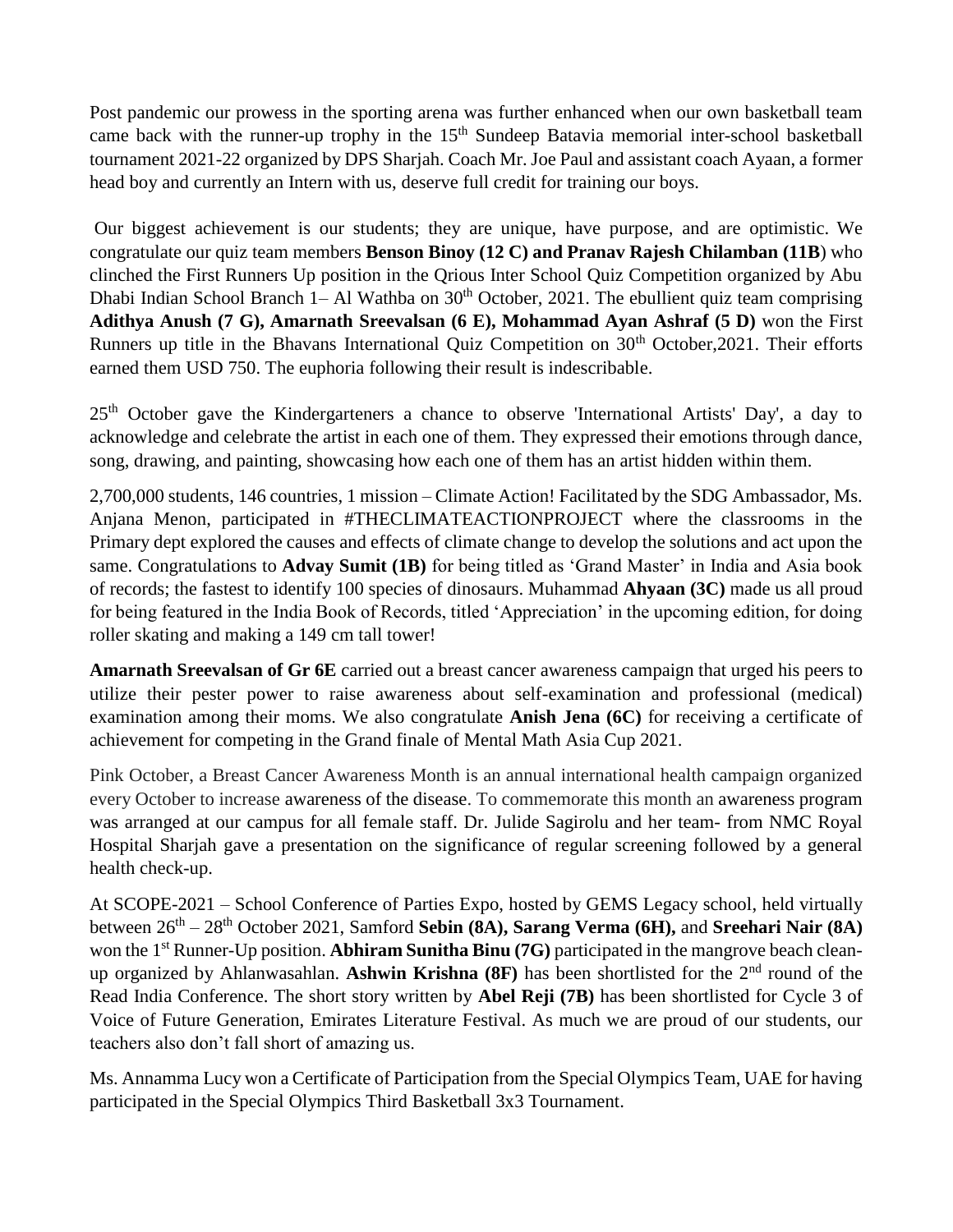An Inter-school Poetry Writing and Performance competition "SPOKEN- WORD POETRY" was organized on 14th October 2021 at Gems Modern Academy, Dubai. Twelve schools from the different Emirates participated in this expression of thoughts and feelings. **Tarun Rawat** of class10 won 1 st place in the Junior Level and **Mayur Jhamnani** of class 12 won 2nd place in Senior Level. Science India Forum UAE (SIF-UAE) team organized an event to recognize and encourage the Sastra Pratibhas and Merit students of the contest from various schools across the UAE at the Indian Pavilion at the Expo 2020 site on Saturday 30th October 2021. **Shubhankar Ghosh (12B) and Sreepadmanabhan Vimalkumar (8F)** were felicitated with a certificate and memento by Science India Forum UAE (SIF-UAE). They have been honored by the Vibha Science India Forum for attaining the second highest position for the Sastra Pratibha Contest. They received this honour at the Indian Pavilion at Expo 2020. The Medal of Honor is the highest accolade that these boys have brought for OOB.

Reviving Our Own 'In Conversation with….' series, Ms. Kathleen Antrim, an award-winning novelist, writer, columnist, and radio personality, visited the school campus and interacted with our boys on Tuesday, 9<sup>th</sup> November, to enthuse students with the knowledge of the different aspects of literature and promote a love for reading.

Adverse times truly bring forth the best. It is against the backdrop of the pandemic, the premise of presenting theatre with a difference – an adaptation with merely four characters metamorphosized and attained fruition. Confronting challenges without an iota of trepidation set us on a quest unique. A tryst with experimental theatre - a production unlike any other in the annals of the school's history. The adaptation of Mitch Albom's **'Tuesdays with Morrie'** performed on 11<sup>th</sup> November by our boys was a runaway success. The audience from children to adults witnessed the journey of imbibing the most valuable lessons on life's intriguing questions.

The school played a proud host to the inaugural edition of **Madam Mariamma Varkey Commemorative Debate For Teachers** on 13 November, 2021. The event truly proved to be an invigorating platform of divergence of views and wherein the power of persistence and persuasion of views reigned supreme. Eleven schools with twenty-two participants deliberated and debated for and against the motion "There are no weak students". The Moderator for the day was Mr. Michael Guzder (Vice President- Education). The judges Dr. Sangeeth Ibrahim, Deborah Hennigan and Steve Lobo did have an onerous responsibility of evaluating such a high-quality debate. The Best Speaker for the motion was Ms. Samudrika Armstead from Our Own Indian School, Dubai. The Best speaker against the motion was Ms. Sheeba Vasanthkumar from Our Own High School, Al Warqa.

Our Own Indian School, Dubai comprising of Ms. Samudrika Armstead and Mr. Robin John were adjudged the Best Team and emerged worthy recipients of the coveted Rolling Trophy. This debate reiterated the essence of the maxim Cogito, Ergo Sum! (I think therefore I am!)

**Dhairya Bhavsar** of **8C** has won the "Small Voice, Big Difference" campaign, organized by Lacnor and Oasis, the leading brands of National Food Products Company (NFPC), UAE. His winning idea was an eco-plastic brick (D Eco-Plastic Brick) made out of plastic bottles. Along with a trophy, he has also won a scholarship, the monetary details of which translates into any one of the following - school tuition fees, annual subscriptions for sports, science, and music lessons.

Winter break will commence on 12<sup>th</sup> December, 2021, and the school will reopen on 2<sup>nd</sup> January, 2022. Happy vacation in advance!